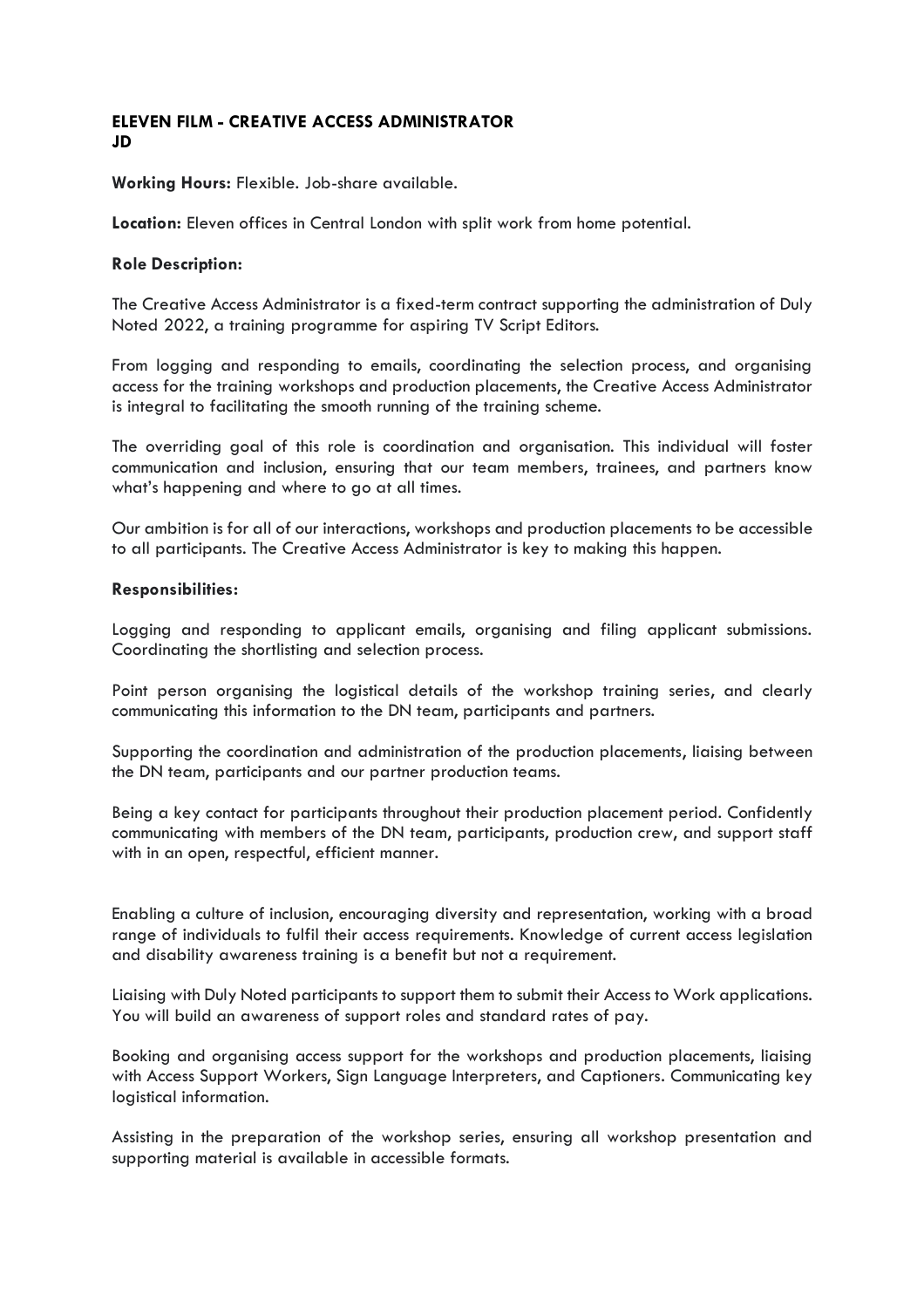Required Skills:

- A passion for stories and particularly television series, and a desire to enable the people who make and create them
- Managing conflicting priorities and delivering to deadlines
- Excellent planning and organisational skills with the proven ability to multi-task
- Proficient in the use of Microsoft Outlook, Excel and Word
- Good verbal and written communication skills
- Scheduling or project management

# Desired Skills:

- Experience working with Deaf, disabled and neurodivergent creatives
- Understanding of access provision in a training and learning context
- Understanding of access and disability in a rights-based context
- Networks within the access provision sector, which may include captioners, BSL interpreters, audio describers and/or organisations who support arts venues and organisations with access provision
- Experience of fostering inclusion and access
- Experience of working in a media or arts setting
- Experience of working with TV and Film producers and talent
- An understanding of the technical aspects of TV production

# **Who We Are:**

Founded in 2006 by Jamie Campbell and Joel Wilson, Eleven produces quality drama, documentary and comedy for the UK and international markets. Our work includes SEX EDUCATION for Netflix, TRUE HORROR for Channel 4, GAP YEAR for E4, THE ENFIELD HAUNTING for Sky, GLUE for E4, and CAST OFFS for Channel 4.

In June 2020, Eleven was acquired by Sony Pictures Television, who now own a majority stake in the company.

Talent is at the heart of everything we do at Eleven. We are passionate about inclusion and representation, and appreciate what it takes to foster a truly open, creative environment. We see every role in our office as a key collaborator in bringing that to life.

We encourage applications from people irrespective of their gender, race, sexual orientation, religion, age, disability status or caring responsibilities. Along with flexible working and jobshare, we will support all access requirements for this role.

# **Applications:**

Applications should be made by emailing a letter explaining in no more than two sides of an A4 PDF what attracts you to the position and evidence of your ability to fulfil the role and meet the person specification.

Please also submit a C.V. with your references.